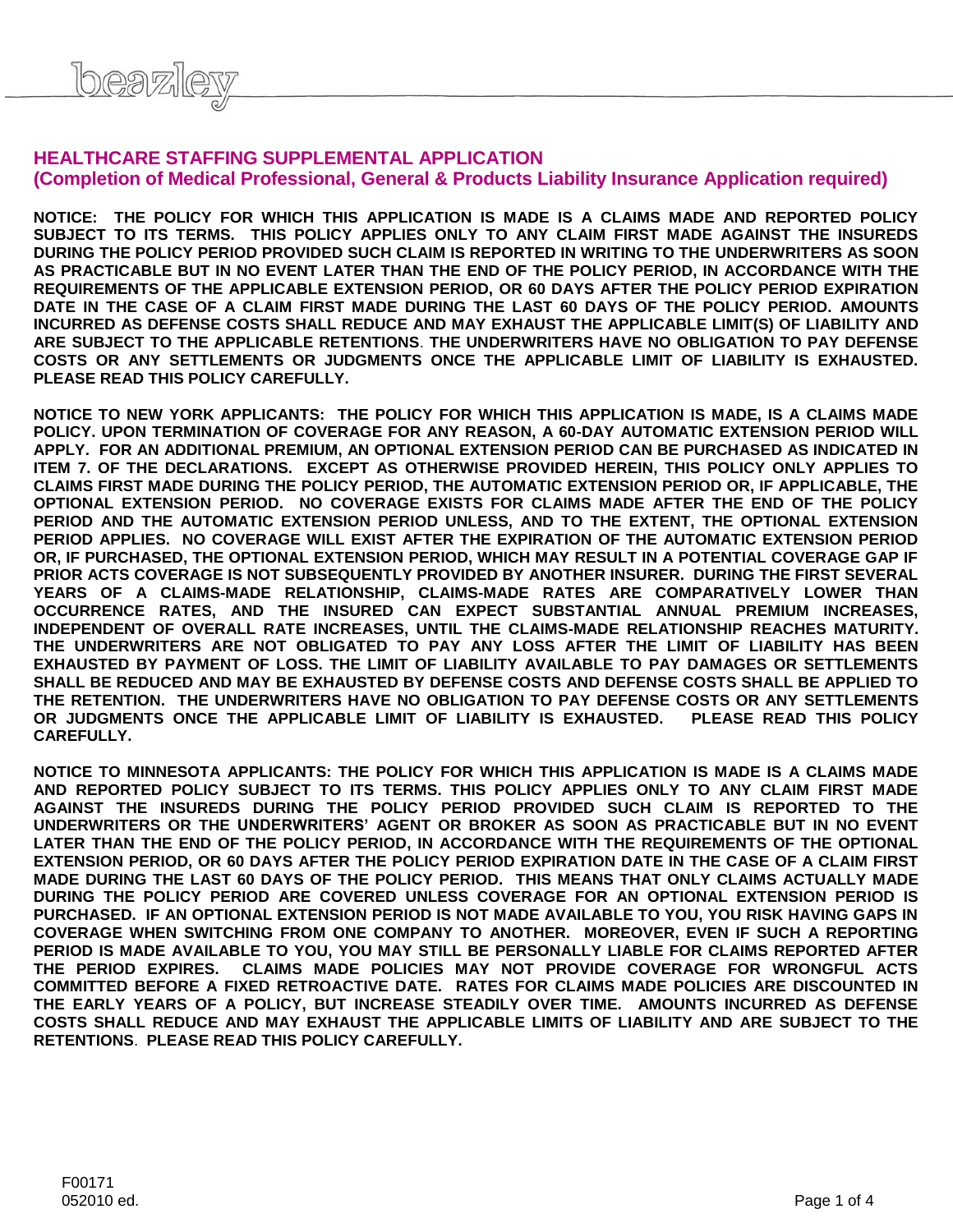Please provide full & complete answers.

1. Full name of Applicant:

2. Locations where services are provided (total must equal 100%):

| % Private Home<br>_% Hospice                                                                                 | _____% Nursing Home<br>____% Hospital |                                                                                                                       |                                                                                                                                         | _____% Assisted Living Facility<br>% Doctor's Office                                                                                                                                                                                                                                                                                                                                            |                   |  |  |  |
|--------------------------------------------------------------------------------------------------------------|---------------------------------------|-----------------------------------------------------------------------------------------------------------------------|-----------------------------------------------------------------------------------------------------------------------------------------|-------------------------------------------------------------------------------------------------------------------------------------------------------------------------------------------------------------------------------------------------------------------------------------------------------------------------------------------------------------------------------------------------|-------------------|--|--|--|
| % Physical rehab facility                                                                                    |                                       | - % Psychiatric/behavioral facility; - ____% Alcohol/Substance abuse facility;                                        |                                                                                                                                         |                                                                                                                                                                                                                                                                                                                                                                                                 |                   |  |  |  |
| % Correctional facility                                                                                      |                                       |                                                                                                                       |                                                                                                                                         |                                                                                                                                                                                                                                                                                                                                                                                                 |                   |  |  |  |
| Type of services (identify percentage, if any):                                                              |                                       |                                                                                                                       |                                                                                                                                         |                                                                                                                                                                                                                                                                                                                                                                                                 |                   |  |  |  |
| % Skilled Nursing                                                                                            | - % Assistive Nursing                 |                                                                                                                       |                                                                                                                                         | _____% Sitter/companion (non-medical)                                                                                                                                                                                                                                                                                                                                                           |                   |  |  |  |
| % Correctional                                                                                               |                                       | _____% Pain Management                                                                                                |                                                                                                                                         | _____% Labor & Delivery/Obstetrics                                                                                                                                                                                                                                                                                                                                                              |                   |  |  |  |
| _% ICU (Intensive Care)                                                                                      |                                       | _____% Surgical/Operating Room                                                                                        |                                                                                                                                         | _____% Tracheostomy/ventilator care                                                                                                                                                                                                                                                                                                                                                             |                   |  |  |  |
| % ED/ER (Emergency Department/Emergency Room)                                                                |                                       |                                                                                                                       |                                                                                                                                         |                                                                                                                                                                                                                                                                                                                                                                                                 |                   |  |  |  |
| Age of clients: ____% younger than 18; _____% 18 to 60yrs old;                                               |                                       |                                                                                                                       |                                                                                                                                         | ____% older than 60                                                                                                                                                                                                                                                                                                                                                                             |                   |  |  |  |
| Projected annual staffing revenue: \$____________________; revenue past 12 months: \$_______________________ |                                       |                                                                                                                       |                                                                                                                                         |                                                                                                                                                                                                                                                                                                                                                                                                 |                   |  |  |  |
| Annual Employee Staffing:<br>Type of Employee                                                                | Number<br>Full-Time                   | <b>Number</b><br>Part-Time                                                                                            | <b>Billable Hours</b><br>Last 12 months                                                                                                 | <b>Billable Hours</b><br>Next 12 months                                                                                                                                                                                                                                                                                                                                                         | Annual<br>Payroll |  |  |  |
| <b>Registered Nurse</b>                                                                                      |                                       |                                                                                                                       |                                                                                                                                         |                                                                                                                                                                                                                                                                                                                                                                                                 | $\frac{1}{2}$     |  |  |  |
| Licensed Practical/Vocational Nurse                                                                          |                                       |                                                                                                                       |                                                                                                                                         | <u> The Communication of the Communication of the Communication of the Communication of the Communication of the Communication of the Communication of the Communication of the Communication of the Communication of the Commun</u>                                                                                                                                                            | $\frac{1}{2}$     |  |  |  |
| Certified Nurse Aid/Home Health Aid                                                                          |                                       |                                                                                                                       |                                                                                                                                         |                                                                                                                                                                                                                                                                                                                                                                                                 | $\frac{1}{2}$     |  |  |  |
| Sitters/Companions (non-medical)                                                                             |                                       |                                                                                                                       |                                                                                                                                         |                                                                                                                                                                                                                                                                                                                                                                                                 | $\frac{1}{2}$     |  |  |  |
| Homemaker (non-medical)                                                                                      |                                       |                                                                                                                       |                                                                                                                                         |                                                                                                                                                                                                                                                                                                                                                                                                 | $\frac{1}{2}$     |  |  |  |
| <b>Nurse Practitioner</b>                                                                                    |                                       |                                                                                                                       |                                                                                                                                         | $\frac{1}{2} \left( \frac{1}{2} \frac{1}{2} \left( \frac{1}{2} \frac{1}{2} \frac{1}{2} \frac{1}{2} \frac{1}{2} \frac{1}{2} \frac{1}{2} \frac{1}{2} \frac{1}{2} \frac{1}{2} \frac{1}{2} \frac{1}{2} \frac{1}{2} \frac{1}{2} \frac{1}{2} \frac{1}{2} \frac{1}{2} \frac{1}{2} \frac{1}{2} \frac{1}{2} \frac{1}{2} \frac{1}{2} \frac{1}{2} \frac{1}{2} \frac{1}{2} \frac{1}{2} \frac{1}{2} \frac{1$ | $\frac{1}{2}$     |  |  |  |
| Physician Assistant                                                                                          |                                       | <u> La Carlo de la Carlo de la Carlo de la Carlo de la Carlo de la Carlo de la Carlo de la Carlo de la Carlo de l</u> |                                                                                                                                         |                                                                                                                                                                                                                                                                                                                                                                                                 | $\frac{1}{2}$     |  |  |  |
| Social Worker/Counselor                                                                                      |                                       |                                                                                                                       |                                                                                                                                         |                                                                                                                                                                                                                                                                                                                                                                                                 | $\frac{1}{2}$     |  |  |  |
| Psychologist                                                                                                 |                                       |                                                                                                                       |                                                                                                                                         |                                                                                                                                                                                                                                                                                                                                                                                                 | $\frac{1}{2}$     |  |  |  |
| <b>Respiratory Therapist</b>                                                                                 | $\overline{\phantom{a}}$              |                                                                                                                       |                                                                                                                                         |                                                                                                                                                                                                                                                                                                                                                                                                 | $\frac{1}{2}$     |  |  |  |
| Speech/Occupational Therapist                                                                                |                                       |                                                                                                                       |                                                                                                                                         |                                                                                                                                                                                                                                                                                                                                                                                                 | $\frac{1}{2}$     |  |  |  |
| Physical/Rehabilitation Therapist                                                                            |                                       |                                                                                                                       |                                                                                                                                         |                                                                                                                                                                                                                                                                                                                                                                                                 | \$                |  |  |  |
|                                                                                                              |                                       |                                                                                                                       |                                                                                                                                         |                                                                                                                                                                                                                                                                                                                                                                                                 | $\frac{1}{2}$     |  |  |  |
|                                                                                                              |                                       |                                                                                                                       | $\begin{aligned} \mathcal{L}_{\text{max}}(\mathcal{L}_{\text{max}}) = \mathcal{L}_{\text{max}}(\mathcal{L}_{\text{max}}) \end{aligned}$ |                                                                                                                                                                                                                                                                                                                                                                                                 | $\frac{1}{2}$     |  |  |  |
|                                                                                                              |                                       |                                                                                                                       |                                                                                                                                         |                                                                                                                                                                                                                                                                                                                                                                                                 | $\frac{1}{2}$     |  |  |  |

8. Are sex offender registry checks performed on all staff? Yes or No (circle one)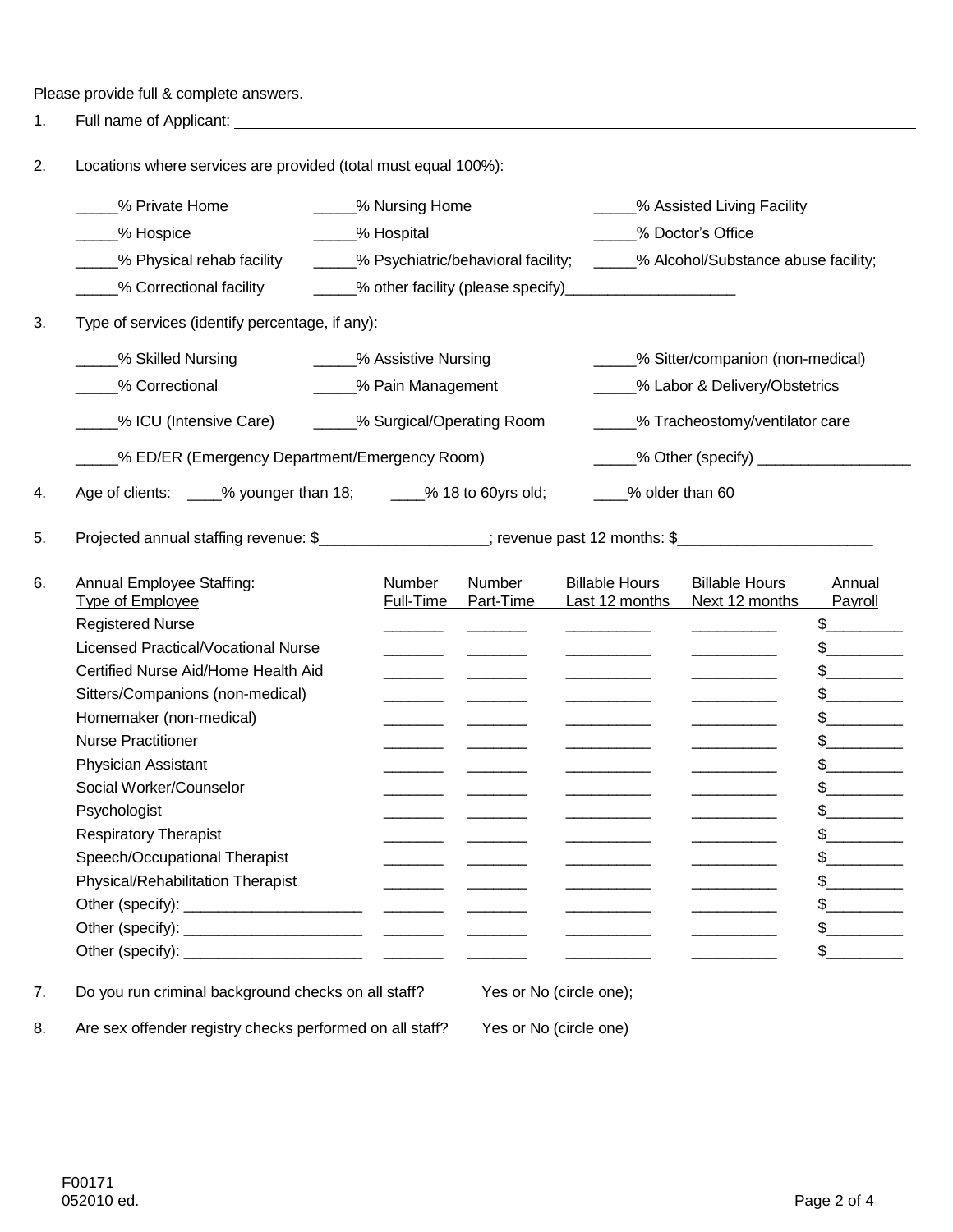| 9. | Annual Independent Contractor Staffing:<br><b>Type of Contractor</b> | <b>Number</b><br>Full-Time      | <b>Number</b><br>Part-Time | <b>Billable Hours</b><br>Last 12 months | <b>Billable Hours</b><br>Next 12 months | Annual<br>Payroll |
|----|----------------------------------------------------------------------|---------------------------------|----------------------------|-----------------------------------------|-----------------------------------------|-------------------|
|    | <b>Registered Nurse</b>                                              |                                 |                            |                                         |                                         |                   |
|    | <b>Licensed Practical/Vocational Nurse</b>                           |                                 |                            |                                         |                                         |                   |
|    | Certified Nurse Aid/Home Health Aid                                  |                                 |                            |                                         |                                         |                   |
|    | Sitters/Companions (non-medical)                                     |                                 |                            |                                         |                                         |                   |
|    | Homemaker (non-medical)                                              |                                 |                            |                                         |                                         |                   |
|    | <b>Nurse Practitioner</b>                                            |                                 |                            |                                         |                                         |                   |
|    | Physician Assistant                                                  |                                 |                            |                                         |                                         |                   |
|    | Social Worker/Counselor                                              |                                 |                            |                                         |                                         |                   |
|    | Psychologist                                                         |                                 |                            |                                         |                                         |                   |
|    | <b>Respiratory Therapist</b>                                         |                                 |                            |                                         |                                         |                   |
|    | Speech/Occupational Therapist                                        |                                 |                            |                                         |                                         |                   |
|    | Physical/Rehabilitation Therapist                                    |                                 |                            |                                         |                                         |                   |
|    | Other (specify): _________________________                           | the contract of the contract of |                            |                                         |                                         |                   |
|    |                                                                      |                                 |                            |                                         |                                         |                   |
|    | Other (specify): ______________                                      |                                 |                            |                                         |                                         |                   |

10. Do independent contractors carry their own insurance? Yes or No (circle one); If yes, what limits?

11. Are you requesting coverage for independent contractors? Yes or No (circle one)

## *WARNING*

## **ANY PERSON WHO, WITH INTENT TO DEFRAUD OR KNOWING THAT (S)HE IS FACILITATING A FRAUD AGAINST THE INSURER, SUBMITS AN APPLICATION OR FILES A CLAIM CONTAINING A FALSE OR DECEPTIVE STATEMENT MAY BE GUILTY OF INSURANCE FRAUD.**

**COLORADO:** It is unlawful to knowingly provide false, incomplete, or misleading facts or information to an insurer to defraud or attempt to defraud the insurer. Penalties may include imprisonment, fines, denial of insurance, and civil damages. Any insurer or agent of an insurer who knowingly provides false, incomplete, or misleading facts or information to a policyholder or claimant for the purpose of defrauding or attempting to defraud the policyholder or claimant with regard to a settlement or award payable from insurance proceeds shall be reported to the Colorado division of insurance.

**DISTRICT OF COLUMBIA:** It is a crime to provide false or misleading information to an insurer for the purpose of defrauding the insurer or any other person. Penalties include imprisonment and/or fines and an insurer may deny insurance benefits if false information materially related to a claim made by the applicant.

**FLORIDA:** Any person who knowingly and with intent to injure, defraud, or deceive any insurer files a statement of claim or an application containing any false, incomplete or misleading information is guilty of a felony in the third degree.

**LOUISIANA AND MARYLAND:** Any person who knowingly and willfully presents a false or fraudulent claim for payment of a loss or benefit or who knowingly and willfully presents false information in an application for insurance is guilty of a crime and may be subject to fines and confinement in prison.

**MAINE, TENNESSEE, VIRGINIA AND WASHINGTON**: It is a crime to knowingly provide false, incomplete or misleading information to an insurer to defraud the insurer. Penalties may include imprisonment, fines or denial of insurance benefits.

**MINNESOTA**: A person who files a claim with intent to defraud or helps commit a fraud against an insurer is guilty of a crime.

**OKLAHOMA:** Any person who knowingly, and with intent to injure, defraud or deceive any insurer, makes any claim for the proceeds of an insurance policy containing any false, incomplete or misleading information is guilty of a felony.